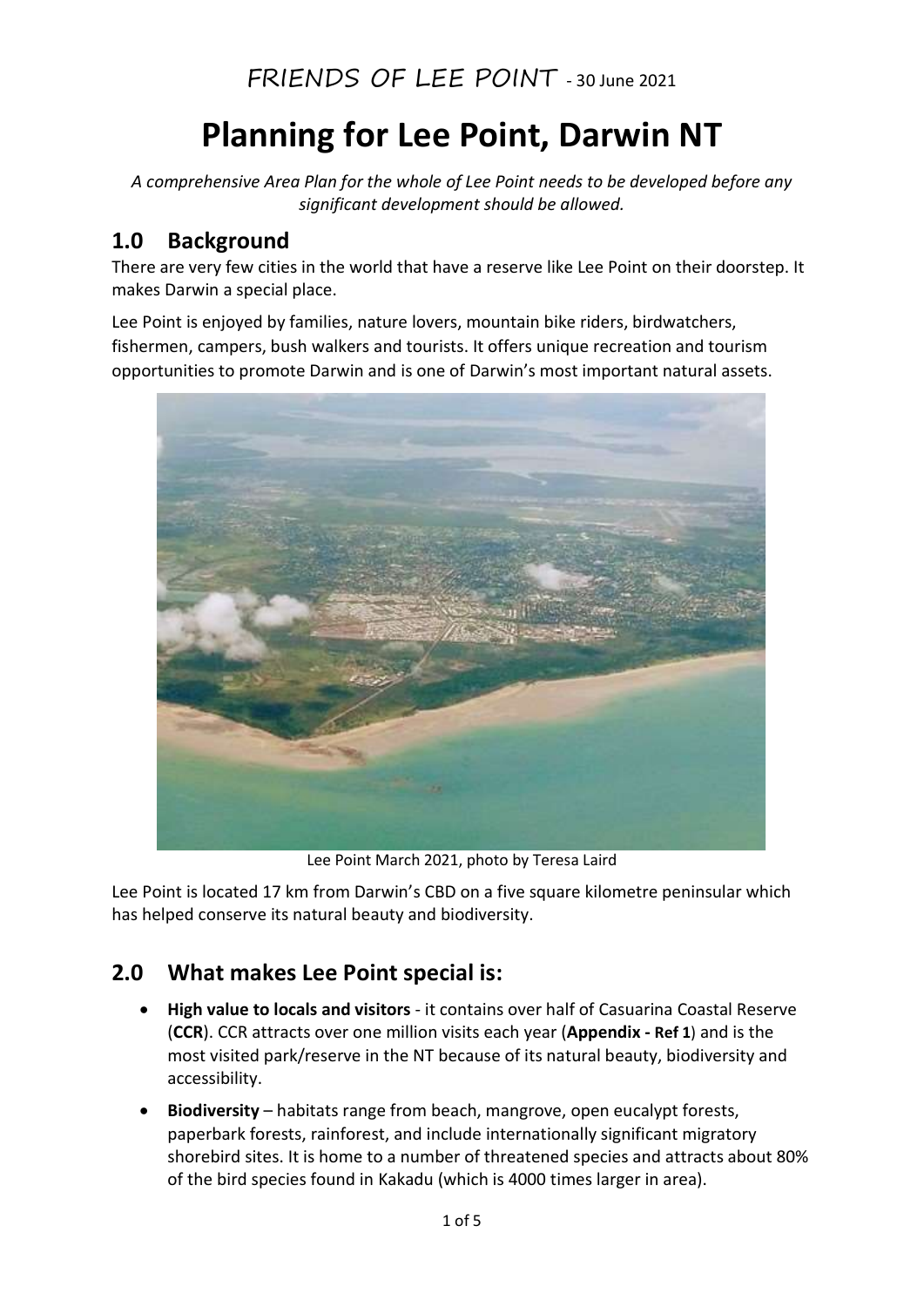- Cultural and heritage aspects it contains a very important cultural site for the Larrakia people – Dariba Nungalinya (Old Man Rock). Lee Point played a significant role in the defence of Darwin and has historical defence relics.
- Tourism potential it could provide valuable employment opportunities for local indigenous people through ecotourism – the fastest growing sector of the world tourism market. About 50% of Lee Point can be used by the public at present but this could be expanded to 90%.

Note: Lee Point is on Larrakia land and as such people need to protect, manage and respect the land and surrounding sea. The Australian and NT Government own 90% of Lee Point and 10% is privately owned and operated as a commercial resort/caravan park.

## 3.0 Defence housing at Berrimah vs Lee Point

Below are the expected benefits of housing defence personnel at one alternative location, the old Berrimah Farm, instead of Lee Point. This is based on information from; Prelim Cost Benefit Lee Point paper (Ref 2), NT EPA website (Ref 3), and recent information.

In summary, there is no net long-term social, environmental or economic benefit from housing people at Lee Point compared to Berrimah, in short there is no public benefit.

#### SOCIAL BENEFITS (from housing people at Berrimah)

Families and visitors will be able to continue to enjoy the natural beauty and biodiversity of Lee Point.

Travel – Defence personnel would save about 40 minutes each week driving to work from Berrimah instead of from Lee Point and would find it much easier to cycle to work (a healthier lifestyle) or use public transport. It would avoid time spent at the Vanderlin/Lee Point intersection (already a congested traffic area).

Health issues – it avoids problems with biting insects from tidal areas and offensive odours from the Leanyer sewage treatment ponds.

Services and entertainment – there are a greater choice of established services and entertainment from the nearby CBDs of Darwin and Palmerston. A future benefit could be more vibrant CBDs through their greater use.

Cultural and heritage – it protects the cultural and heritage aspects of Lee Point for future generations and in turn could be used to promote ecotourism and interest in Darwin.

The above social benefits will help attract and retain defence service personnel and their families to Darwin.

#### ENVIRONMENTAL BENEFITS (from housing people at Berrimah)

Habitat Loss and land use – housing people at Berrimah avoids clearing one square km of habitat, part of which is pristine open forest, loss of wildlife, and considerable impact on Lee Point (from thousands of people living there).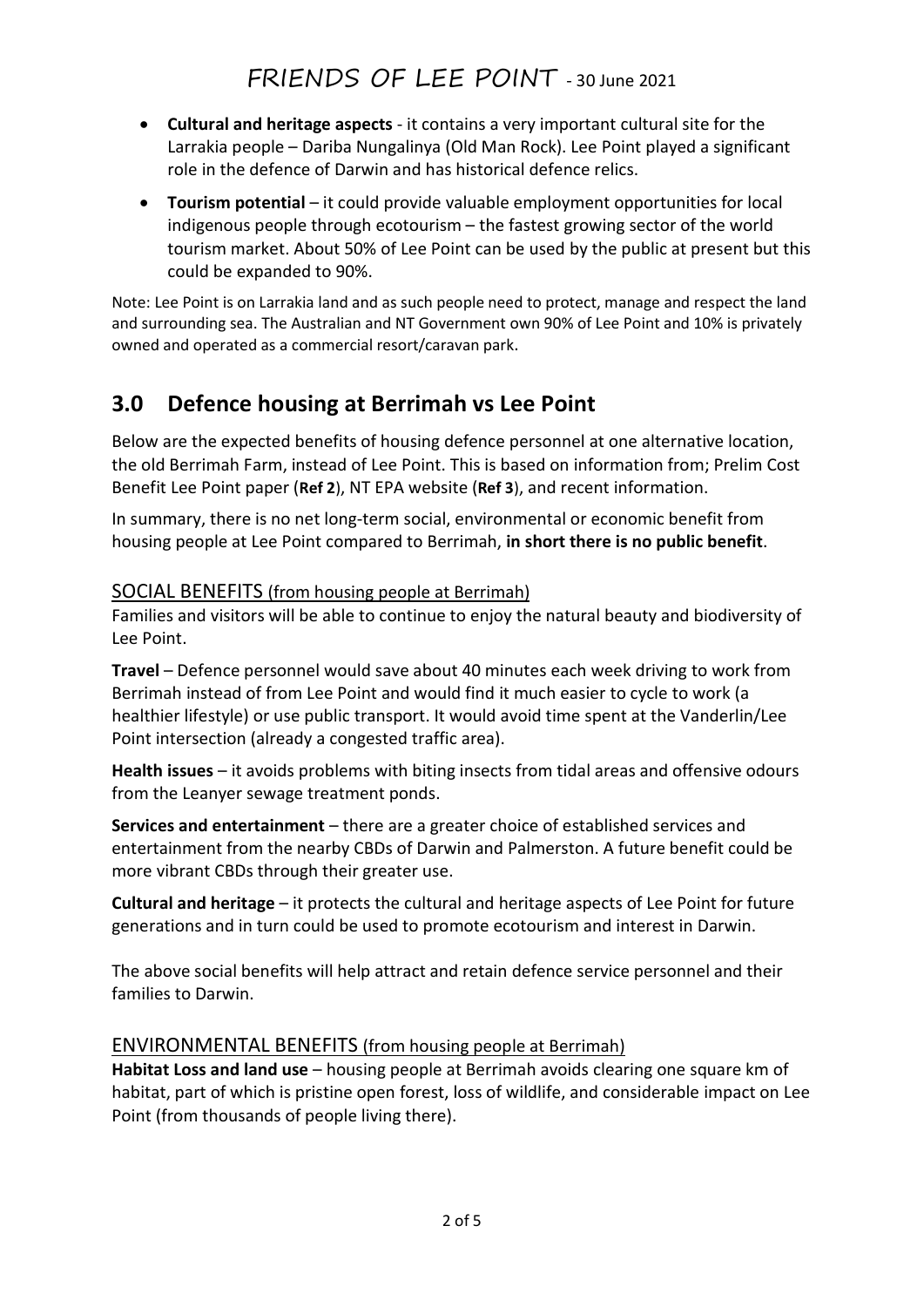Impact on Casuarina Coastal Reserve – housing people at Berrimah will not cause any additional impact on internationally significant migratory shorebird sites, turtle nesting sites or introduce more cats (resulting in further loss of wildlife) at Lee Point.

C02 emissions – work related car emissions are reduced by 50% at Berrimah. This is due to more people cycling or using public transport and people driving over shorter distances.

#### ECONOMIC BENEFITS

Increased income (from housing people at Berrimah and promoting tourism) Increased revenue will flow from developing tourism activities at Lee Point and having people stay longer in Darwin.

Decreased expenditure (from housing people at Berrimah)

- Transport cost it provides a better return on investment for public transport systems and road infrastructure. The traffic problems associated with an urban sprawl are avoided saving money for the taxpayer.
- Water and electricity costs these are reduced as most of the infrastructure is already established at Berrimah. It also has lower operating costs due to a smaller water and electricity grid (asset size). Berrimah is closer to water and electricity sources which will reduce pumping and transmission costs.
- Environmental costs these are negligible at the old Berrimah Farm compared to Lee Point. At Lee Point cats and dogs need to be effectively managed to protect wildlife.

Note: The only (short term) economic benefit of housing at Lee Point is that it defers infrastructure investment at Weddell by 1-2 years. However, this in no way offsets the long-term economic benefits listed above.

## 3.1 Urban Planning

The section below looks at why housing people at Berrimah instead of Lee Point is a much better outcome from an international, government and public perspective.

International – it aligns the housing development with recent United Nations policy on limiting global warming (by reducing CO2 emissions) and loss of biodiversity (Ref 4)

Australian Government – it aligns the housing development with the 2016 Smart Cities Plan which encourages housing to be located near jobs and transport (Ref 5) and Infrastructure Australia (an independent statutory body) sustainability principles (Ref 6).

#### NT Government –

A) it supports the NT Government's stated climate change commitment: "The Territory Government is committed to taking action on climate change to maximise the economic, social and environmental wellbeing of Territorians" – Northern Territory Climate Change Response: Towards 2050 – June 2020 (Ref 7)

Note: Locating housing at Lee Point is estimated to double work-related car emissions (as compared to locating housing at Berrimah).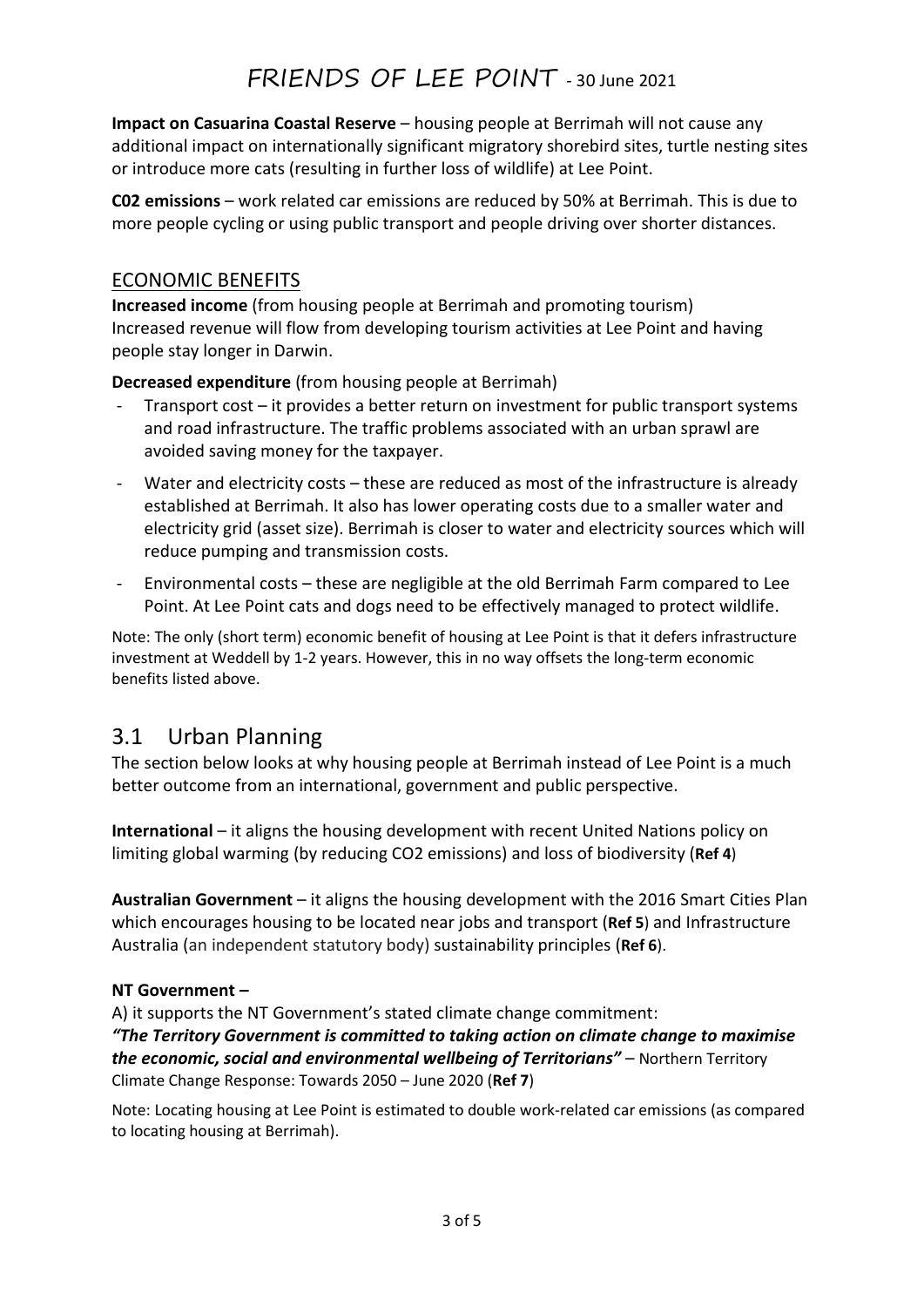B) it aligns with the current (12) NT Planning Act objectives (Ref 8), in particular:

- Objective (b) to ensure that strategic decisions reflect the wishes and needs of the community;
- Objective (e) to promote the sustainable development of land; and
- Objective (h) to protect the quality of life of future generations.

Note: Locating housing at Lee Point does not align with the current NT Planning Act, Smart Cities Plan or Infrastructure Australia sustainability principles.

C) it supports implementing Area Plans by the NT Planning Commission (Commission). The Commission has been involved in all the Area Plans (including Berrimah) in the Darwin and Palmerston region with the exception of the 2015 Lee Point Area Plan. It was established by the NT Parliament in 2012 to consult and develop strategic plans for the NT (Ref 9).

Local Government – it supports City of Darwin's Climate Emergency Response. This response supports the Darwin community to achieve net zero emissions by 2040.

Public – it addresses public concerns around the lack of planning for Lee Point and potential harm to Lee Point and Darwin. These concerns are reflected in the Save Lee Point petition (over 1500 signatures), many letters to the NT News, and the concerns are growing. Prior to 2020, only 12.7% of people in the Darwin northern suburbs (based on a FLP on-line survey of 370 people) were aware that thousands of people were going to be housed at Lee Point.

### 4.0 Future planning for Lee Point

There is no comprehensive Area Plan for the whole of Lee Point. The 2015 Lee Point Area Plan focusses on the disused defence land or about one quarter of Lee Point (Ref 10).

To date, there has only been a relatively minor financial investment in the proposed Lee Point development (future investment would exceed \$500M) and no environmental harm. The developer (Defence Housing Australia) is wholly owned by the Australian Government (Ref 11). As such, the issue of having no public benefit for the proposed Lee Point development compared to other locations needs to be resolved between levels of government as a matter of priority. The key to addressing this public benefit issue (and the Lee Point Area Plan) is appropriate planning work.

The most appropriate organisation that is best able to assess and report on public benefit of developing land at Lee Point is the Commission. This is the reason why it was established by the NT Parliament and it reports to parliament each year.

## 5.0 Summary

Lee Point is part of what makes Darwin special and is an irreplaceable asset. As such, no significant development should take place at Lee Point until the NT Planning Commission has developed a comprehensive Area Plan for the whole of Lee Point.

For further information please contact: Ian Redmond and Gayle Laidlaw Friends of Lee Point 0427 796 470

friendsofleepoint@gmail.com Facebook: Friends of Lee Point www.saveleepoint.org.au